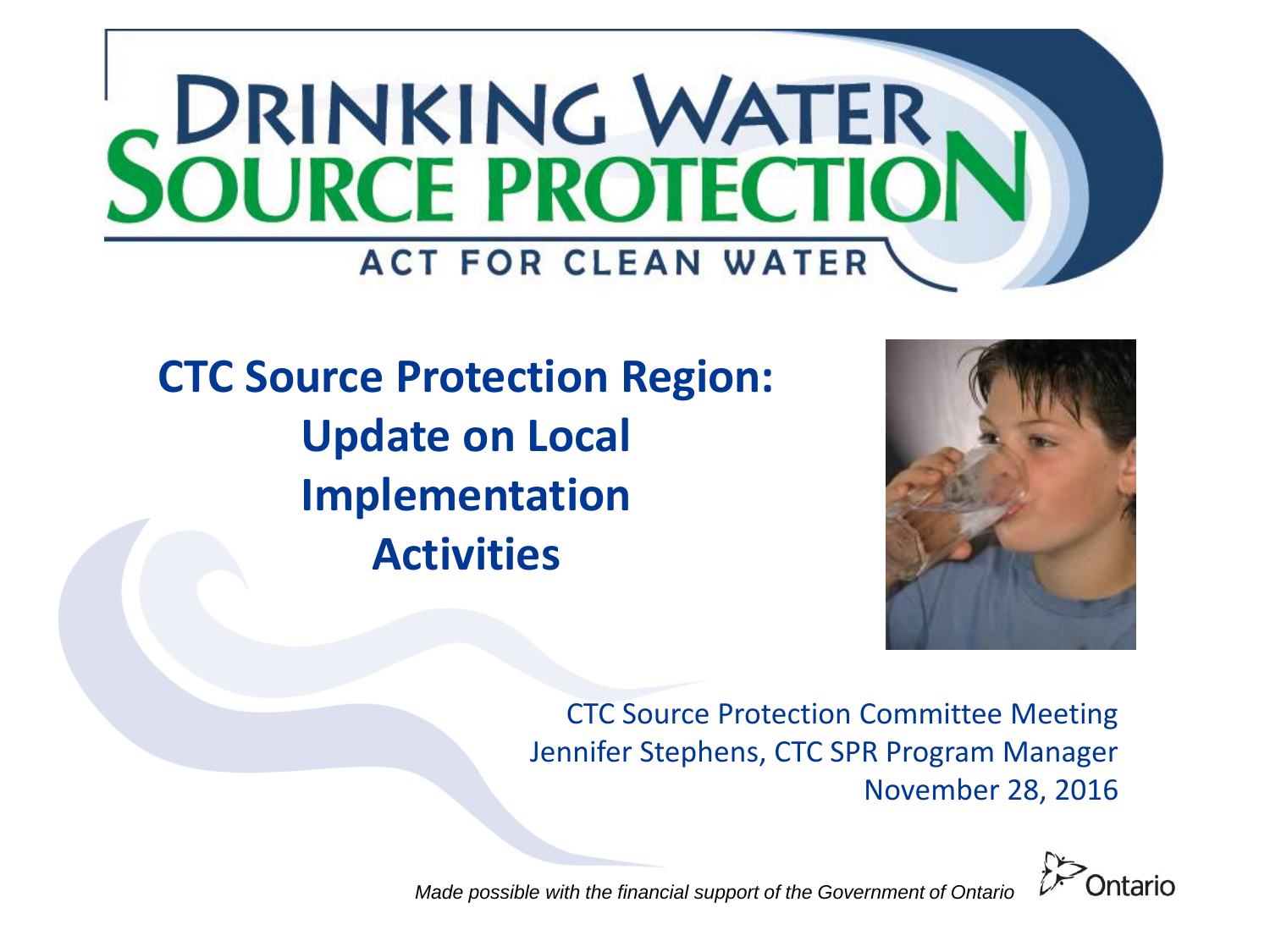## **DRINKING WATER<br>SOURCE PROTECTIO ACT FOR CLEAN WATER**

#### Launch of new website and communications strategy

- Hub for source protection related information in the Region
- All technical reports
- On-line mapping application
- Information related to submitting Environmental Compliance Approvals
- Information needed for complete Environmental Assessments
- Links to all municipalities in the Region
	- Risk Management Offices
	- **Planning Approval Authority**

**Communications**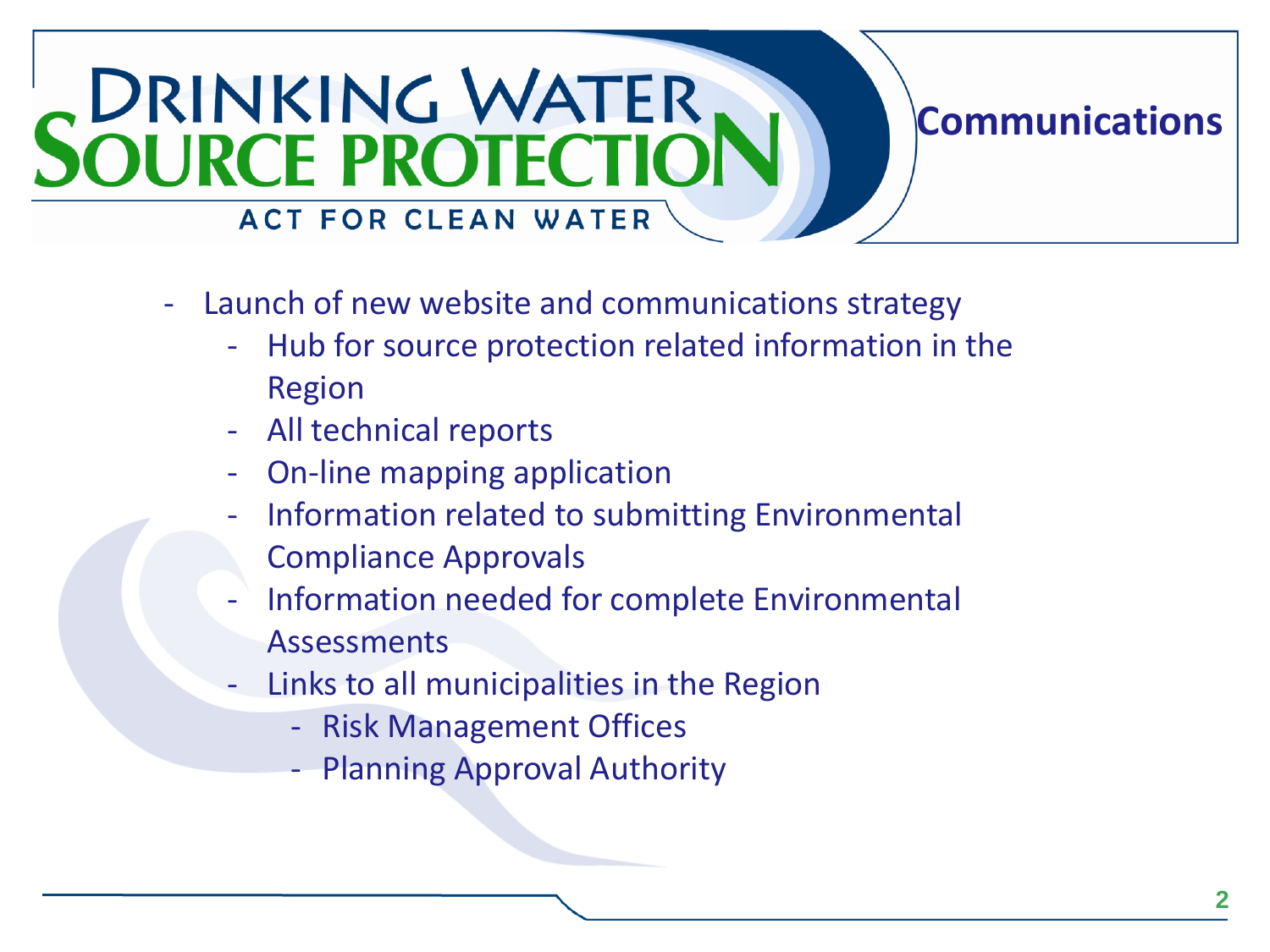

- Created a new CTC Source Protection Region webportal
- Requirement under the *Clean Water Act, 2006* to maintain relevant information for a period of 15 years from the date of the source protection plan approval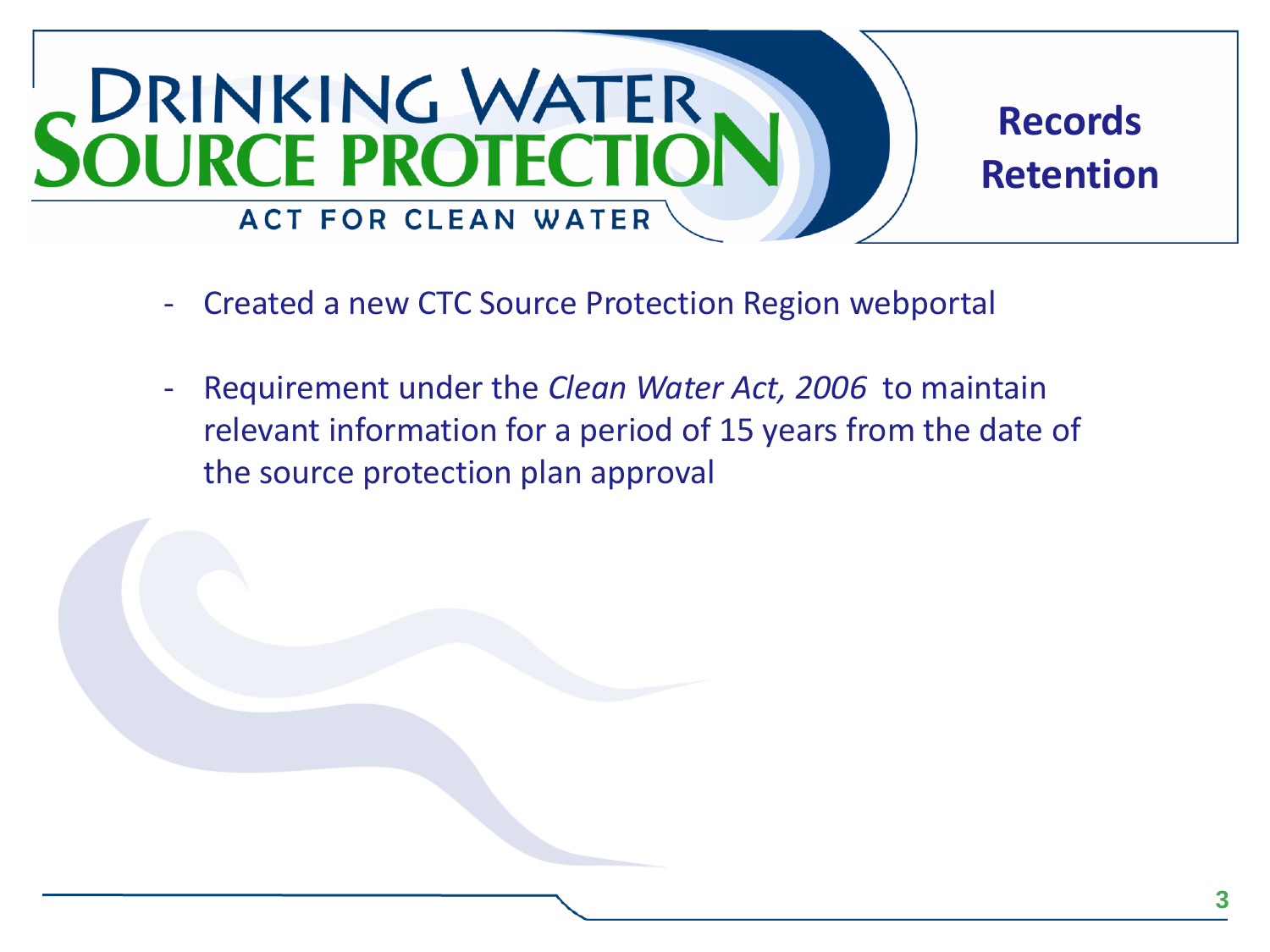## SOURCE PROTECTIO **Technical Support** ACT FOR CLEAN WATER

- Includes new drinking water systems, the decommissioning of drinking water systems, etc.
- Two new systems in the Town of Erin
	- Technical work for one system is expected to be done by the end of March 2017
	- Remainder of work on second system is anticipated in 2017-2018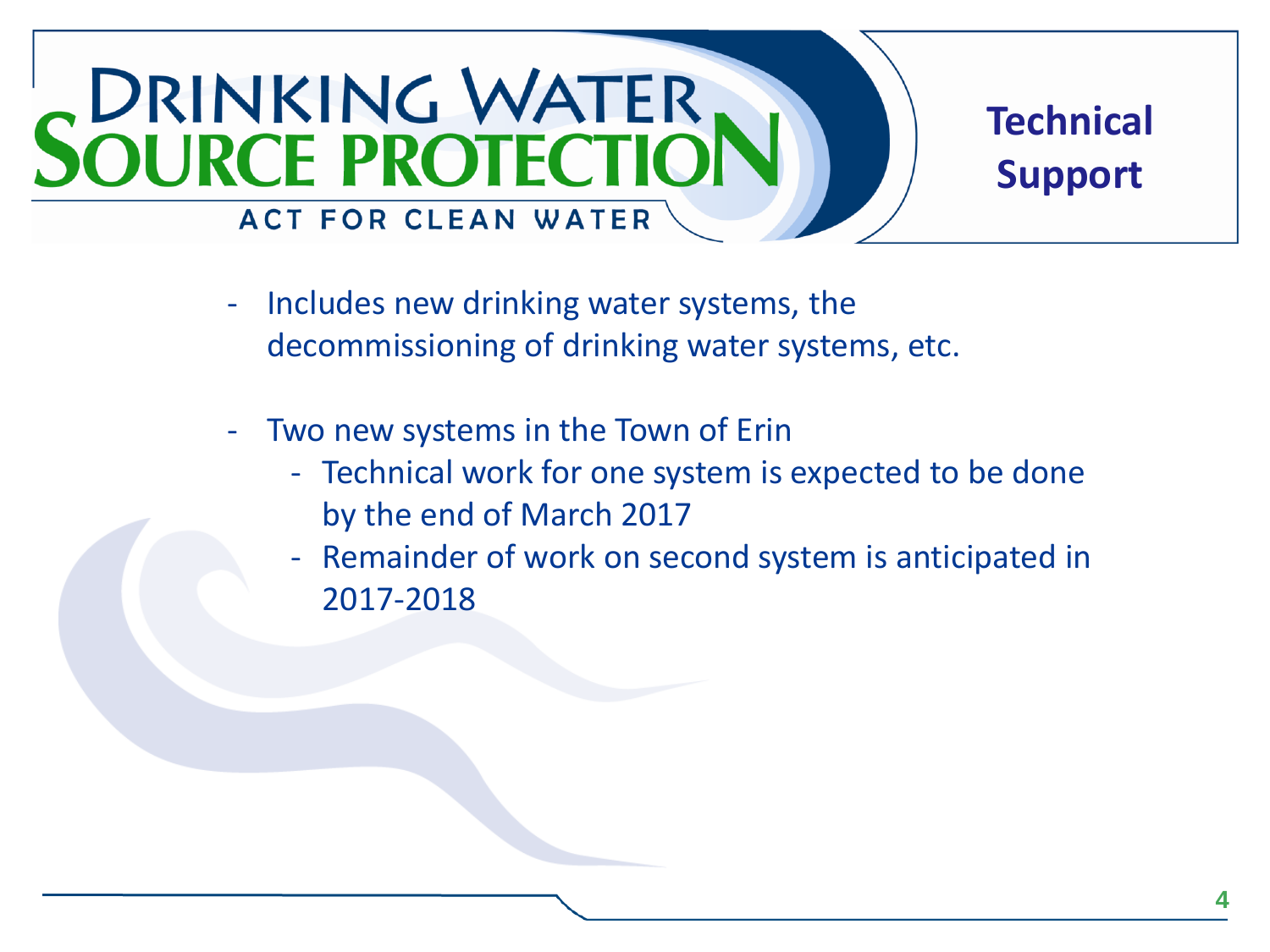

- Meeting held in October 2016
- Reviewed policies in the CTC Source Protection Plan directed to Planning Approval Authority
- Discussed annual reporting responsibilities
- Heard 'lessons learned' from the County of Wellington and the County of Simcoe; conformity exercise has been completed
- 2 meetings anticipated in 2017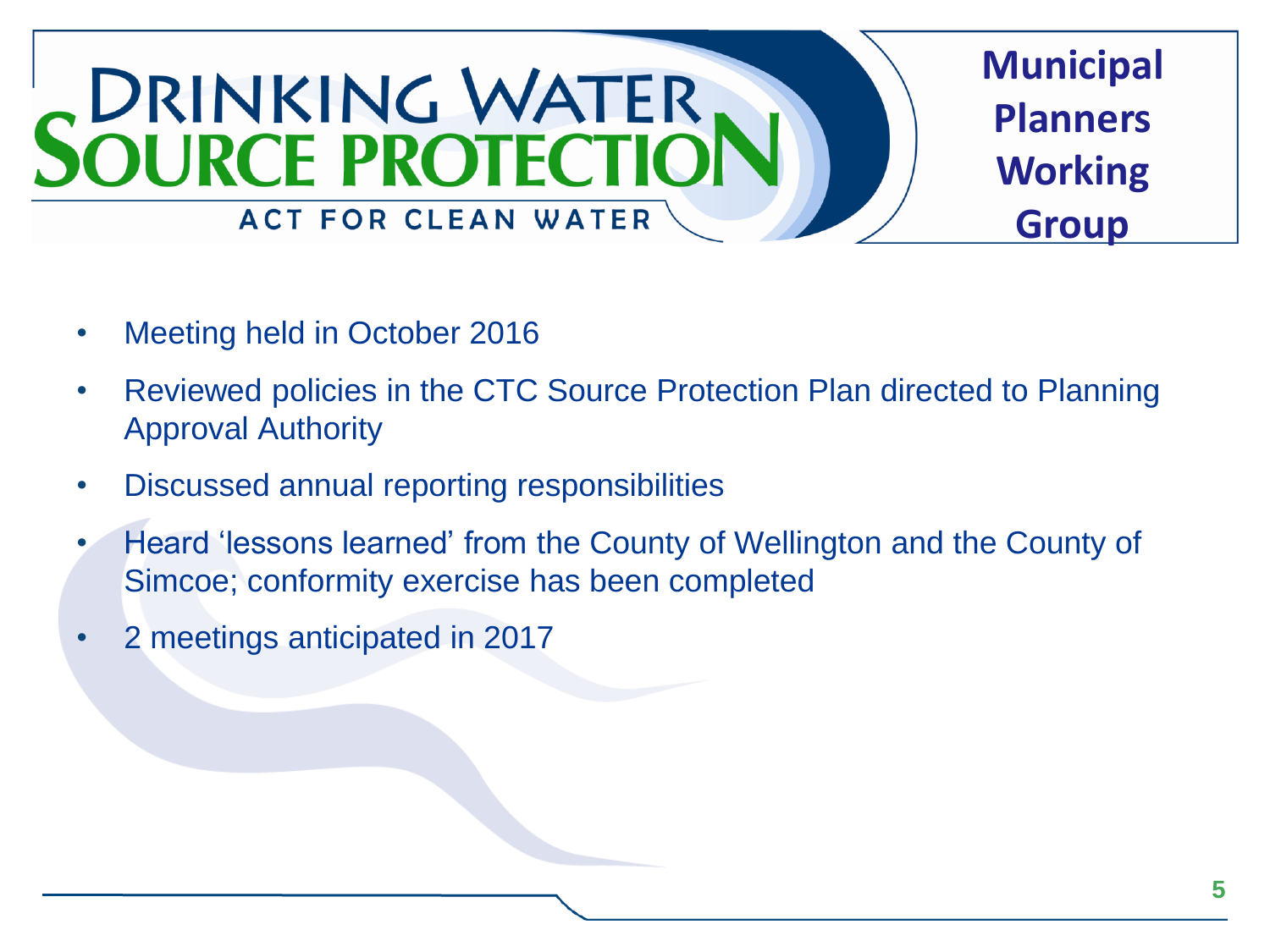

- Municipalities (Peel, Durham, Toronto) have worked collaboratively to outline aspects of a Terms of Reference for the Lake Ontario Collaborative Group (LOCG)
- Terms of Reference for the LOCG due one year from the CTC Source Protection Plan effective date (December 30, 2016)
- Meeting held on November 18, 2016 with representation from the Ministry of the Environment and Climate Change, the municipalities, and conservation authorities
- Terms of Reference expected to be complete and signed by end of December 2016
- First formal meeting of the LOCG Steering Committee anticipated in January 2017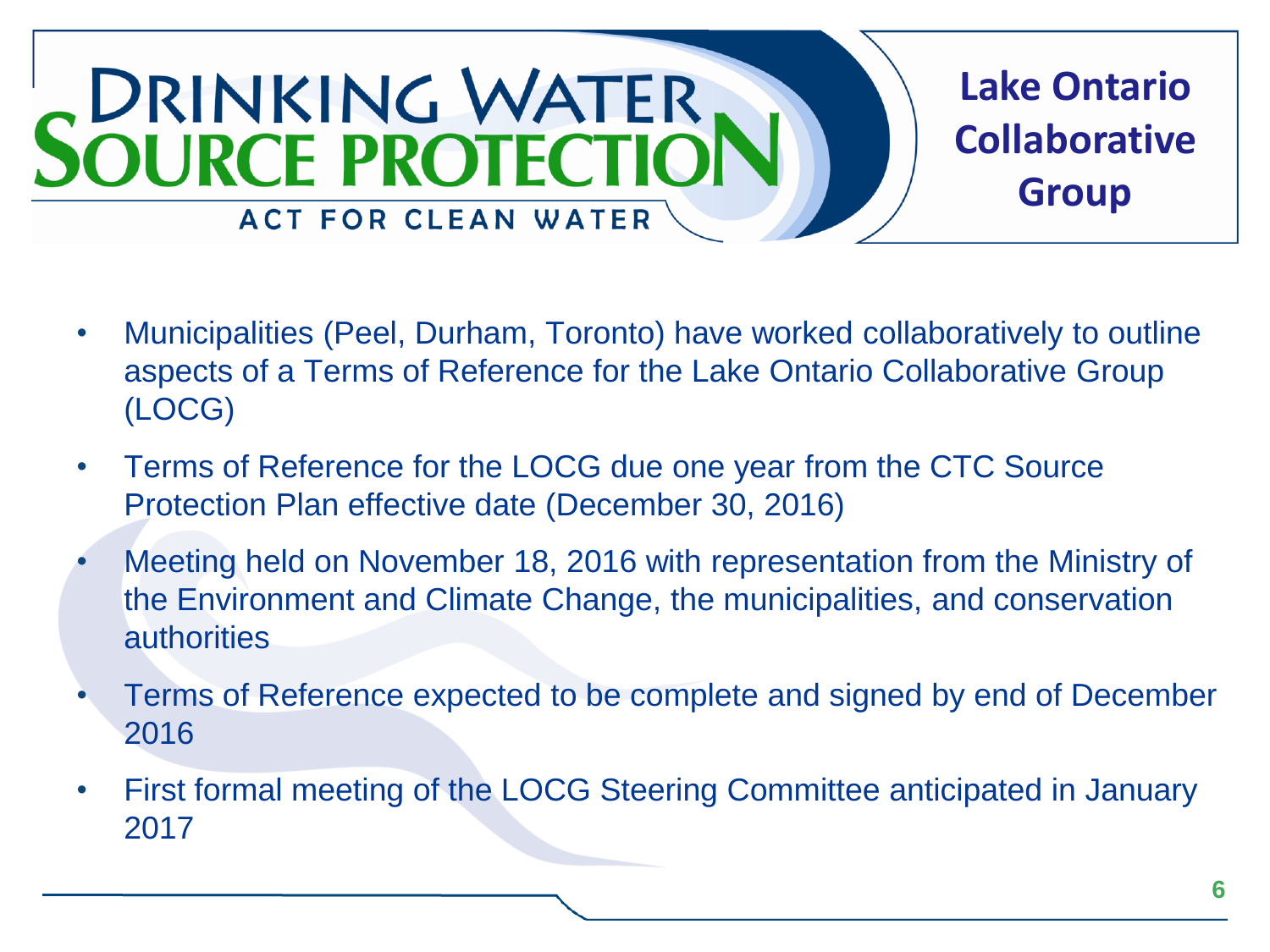

- Policy DEM-6 requires the municipalities of Orangeville, Amaranth, East Garafraxa, and Mono to develop a Joint Municipal Water Supply Management Model within three years of the CTC Source Protection Plan's effective date
- The municipalities are required to report on the options and proposed management model within 1 year of the Plan's effective date
- Municipalities issued a Request for Proposals to acquire a consultant to outline potential options for this model
- A consultant has been chosen and is expected to initiate this work shortly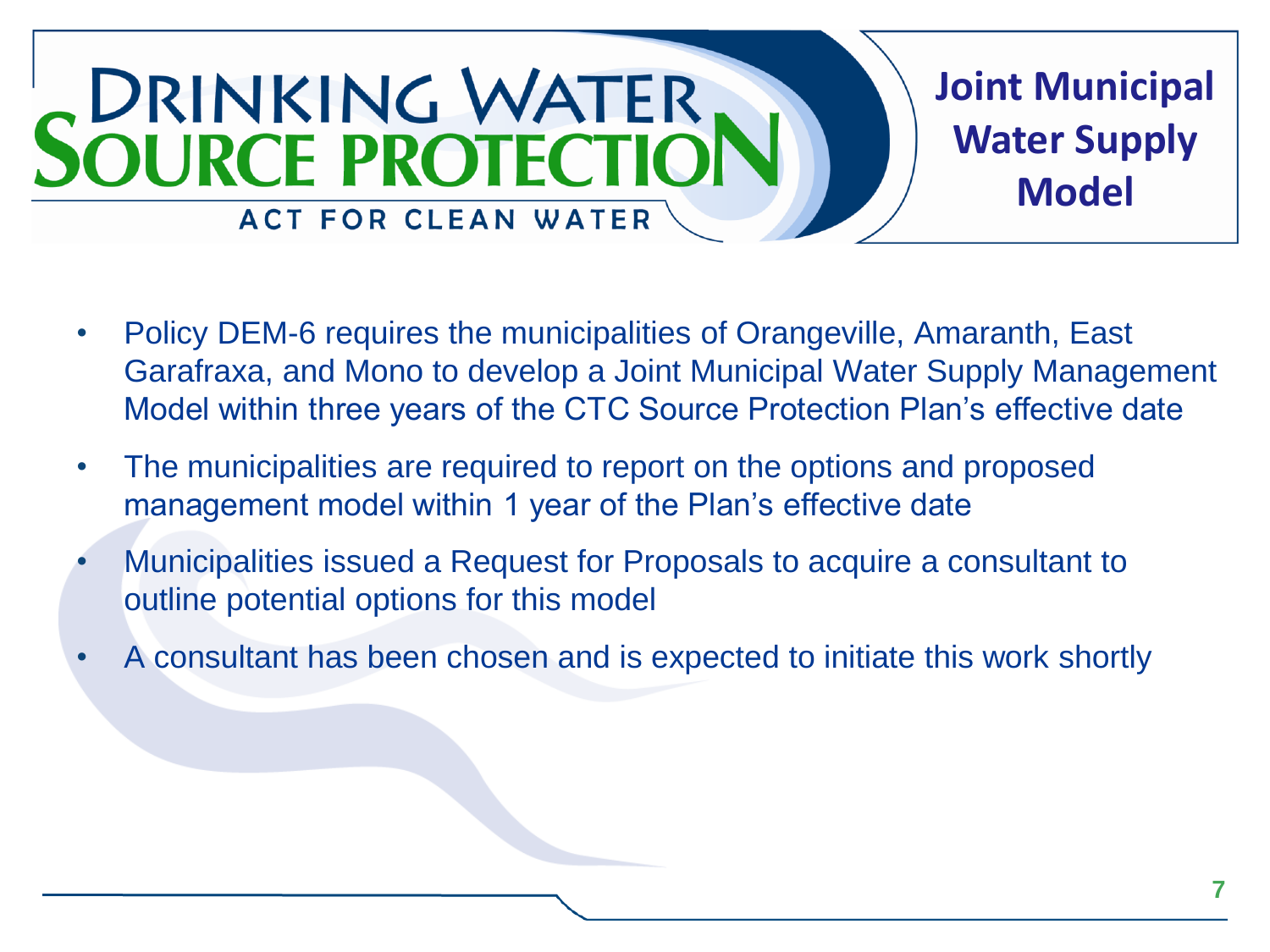

- Funded through the 2015-2016 CTC Source Protection Region budget
- Review of the completeness of all numerical model files
- Recommendations with respect to whether the model could be run to completion within acceptable time limits
- Potential future applications of the model; and
- Where appropriate, next steps with respect to the model development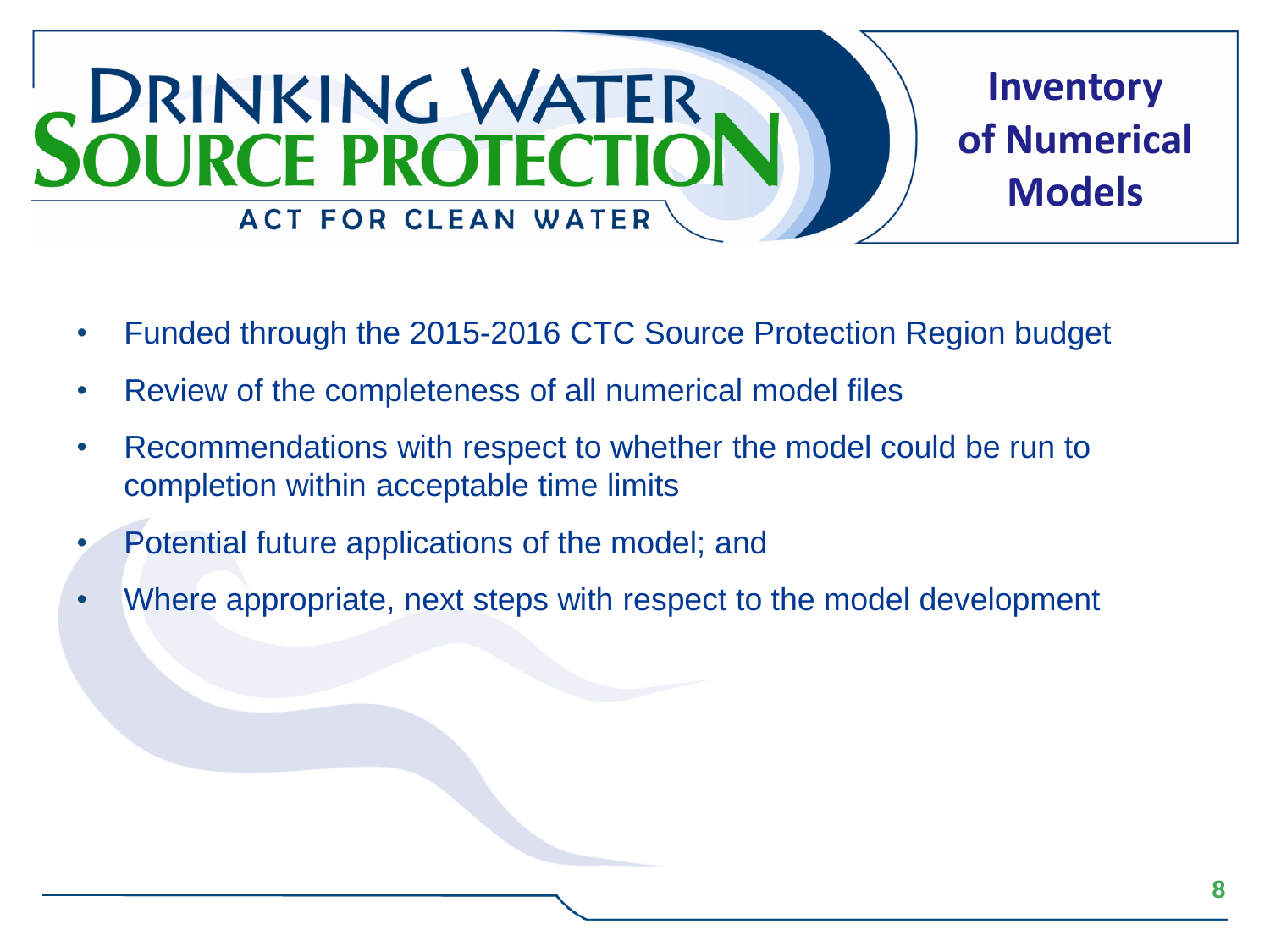# SOURCE PROTECTION ACT FOR CLEAN WATER

### • Official Plan / By-Law Conformity

- Policy Interpretation and Expectations
- Tables of Drinking Water Threats
- **Location of Vulnerable Areas**
- Stakeholder Engagement (i.e., Enbridge Pipelines Inc.)

**General Support**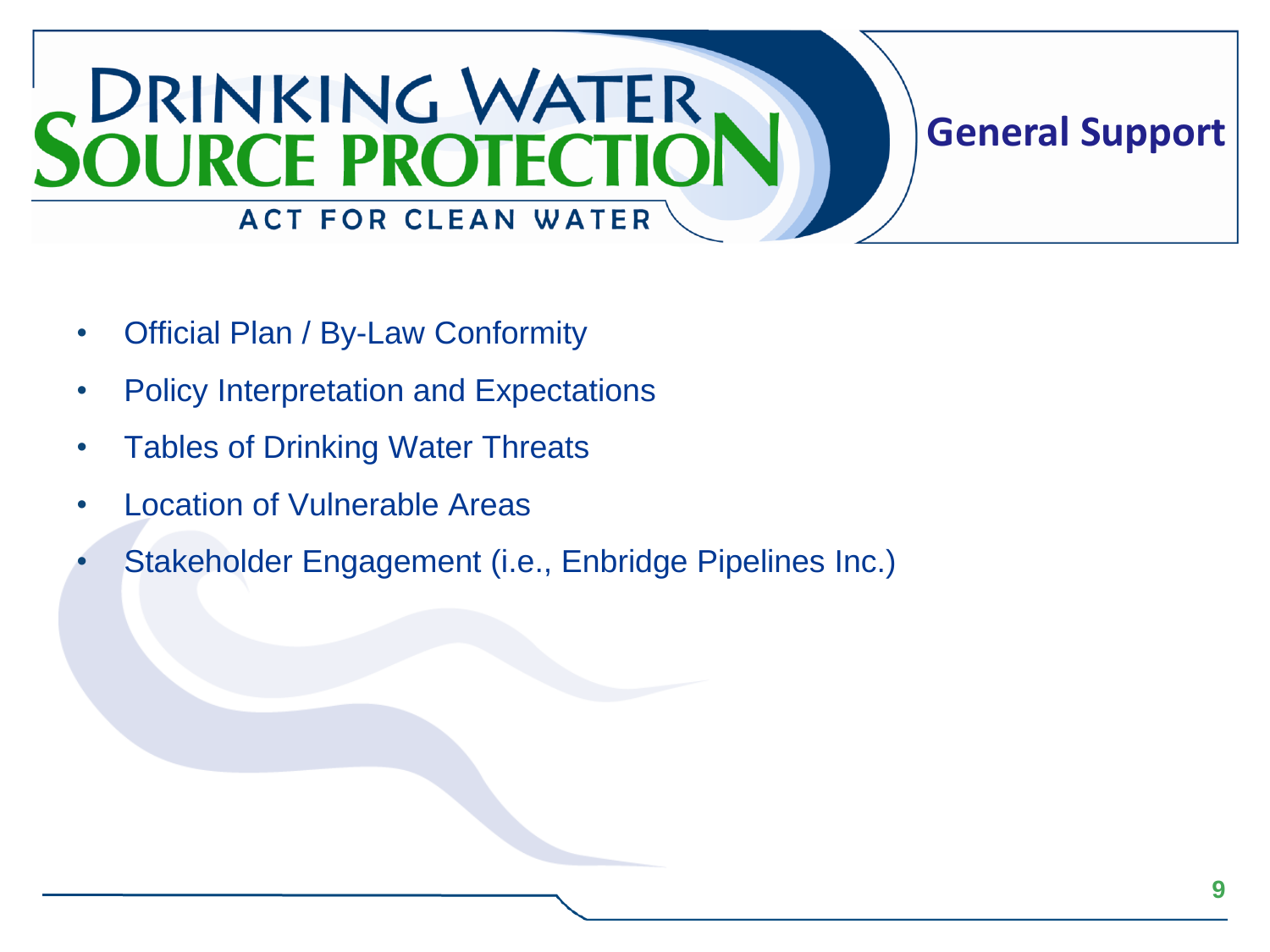

- Initiate quarterly meetings of Risk Management Officials/Risk Management **Inspectors**
- Compile annual reporting information
- Work with new CTC Source Protection Committee members to understand the *Clean Water Act*, the CTC Source Protection Plan, and the Assessment Reports
- Section 51 Amendments to CTC Source Protection Plan and Assessment Reports
- Delivery of Education and Outreach Workshop for municipalities to measure effectiveness of outreach materials
- Completion of Model Management Guidance Document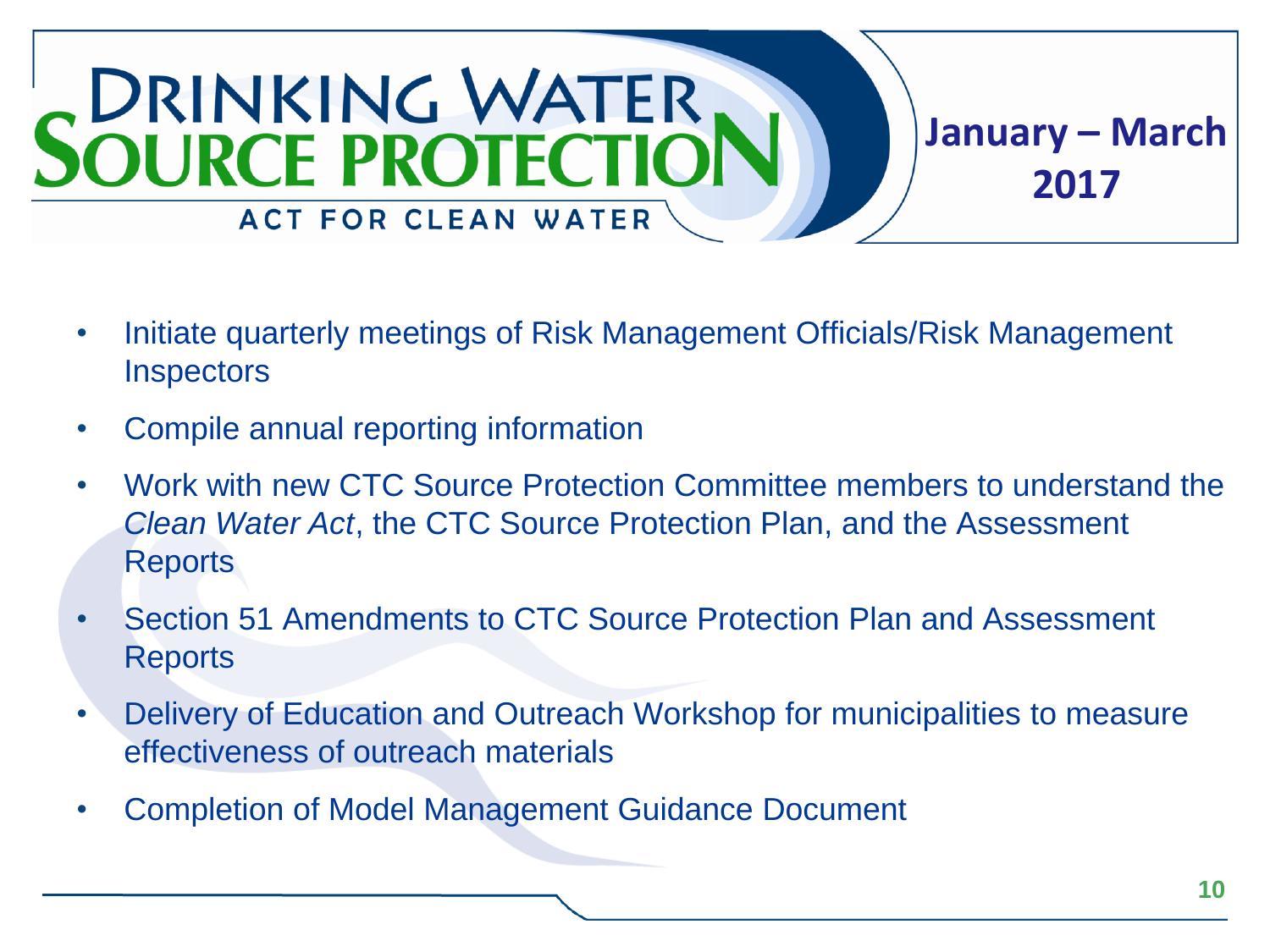

- Finalization of 2017-2018 Workplan for CTC Source Protection Region
- Pursue opportunity to harmonize numerical models inventoried through Model Management Exercise
- Finalize annual reporting expectations for presentation to the CTC Source Protection Committee in April 2017
- Support municipalities in their efforts to record the creation of new transport pathways